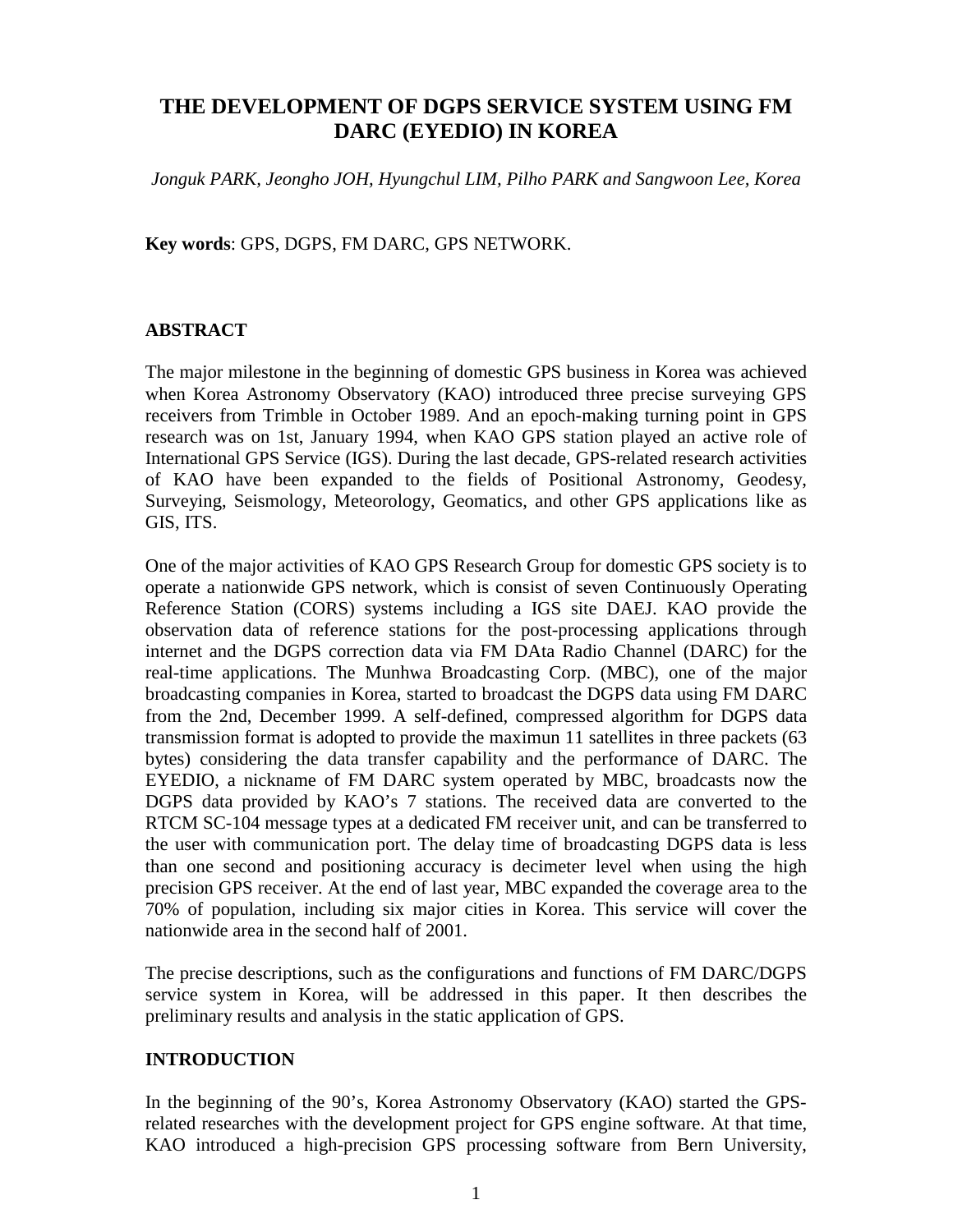Switzerland and installed a permanent GPS monument for the pilot program of International GPS Service (IGS) and Western-pacific Integrated Network for GPS (WING). In 1996, the GPS Research Group of KAO had finished the 3-years project for the determination of coordinate transformation parameters between the WGS84 and the Korean datum. The accuracy of coordinates transformation could be achieved within 20 cm for all components when using the results from the above projects and the geoid model developed by Pusan National University, Korea. In the second half of the last decade, GPS-related research activities of KAO have been expanded to the fields of Positional Astronomy, Geodesy, Surveying, Seismology, Meteorology and Geomatics through participating in many projects supported by government and private companies.

One of the major activities of KAO GPS Research Group for domestic GPS society is to operate a nationwide GPS network, which is consist of seven Continuously Operating Reference Station (CORS) systems including a IGS site DAEJ. KAO provides the observation data of reference stations for the post-processing applications via Internet. For the real-time DGPS users group, KAO broadcasts the correction data of reference using FM DAta Radio Channel (DARC) operated by the Munhwa Broadcasting Corp. (MBC), one of the major broadcasting companies in Korea. MBC started to broadcast the DGPS data with other information, such as traffic information, using FM DARC from the 2nd, December 1999.

A self-defined, compressed algorithm for DGPS data transmission format is adopted to provide the maximun 11 satellites in three packets (63 bytes) considering the data transfer capability and the performance of DARC. The delay time of broadcasting DGPS data is less than one second and positioning accuracy is decimeter level when using the high precision GPS receiver.

In this paper, the precise descriptions of KAO GPS network system, FM DARC system, and the configurations and functions of FM DARC/DGPS service system in Korea, will be addressed. It then describes the preliminary results and analysis in the static application of GPS.

### **THE GPS NETWORK OF KOREA ASTRONOMY OBSERVATORY**

From early 1999, the GPS Research Group of KAO started to establish a nationwide GPS network for the multiple purpose of GPS-related research fields. As of August 2000, the KAO has 7 CORS systems, scheduled to have 10 CORSs, and a GPS Network Center (KAOGNC) in Taejon, Korea (Figure 1). Precise coordinates of the reference station were computed using Bernese GPS Software Version 4.2 (Lim *et. al.*, 2000). As shown in figure 1, the GPS network sites of KAO are well distributed to cover the whole country and the inter-spacing range from 100 km to 200km.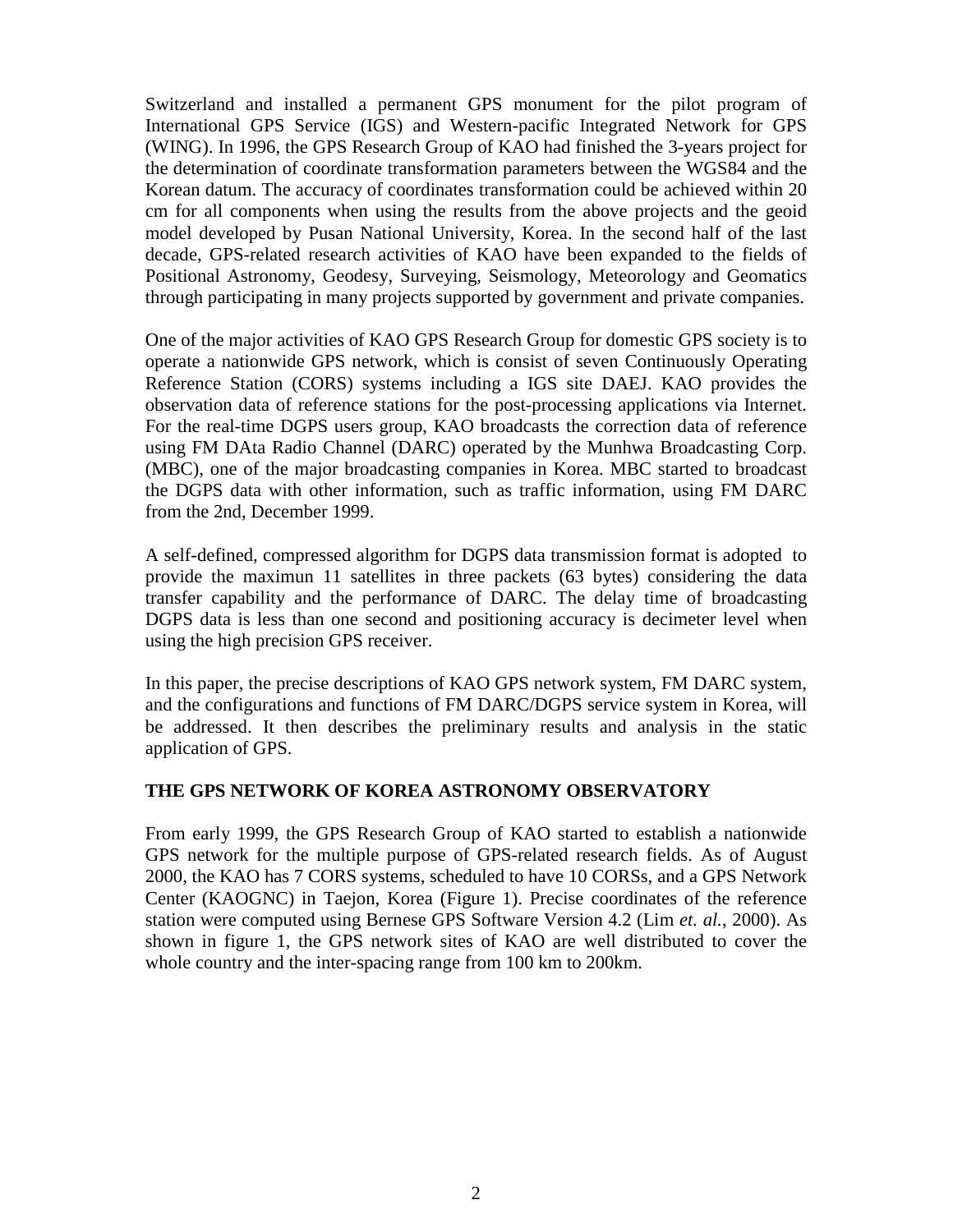

**Figure 1**. DGPS coverage map for the KAO GPS network



**Figure 2**. The system configurations of KAO GPS network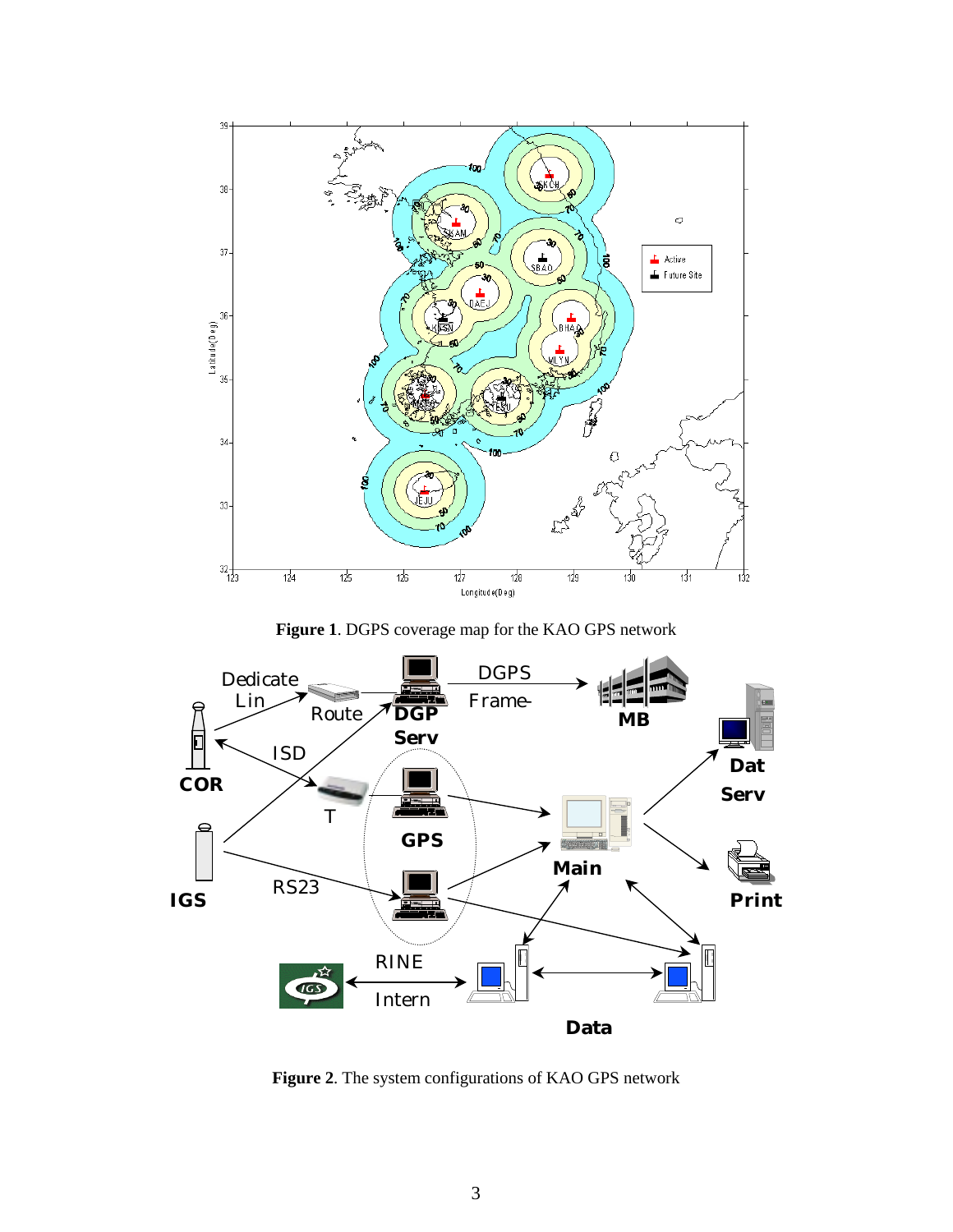Each of the CORS has the same design except an IGS site DAEJ. The unmanned reference station is equipped with a dual-frequency GPS receiver, a choke-ring antenna, two communication units and a control system for the electric power and temperature in the special shelter within GPS tower. Especially the reference station in Taejon, which is one of IGS sites, consists of a 5m concrete monument with choke-ring antenna and the observation room in the KAO. A high-precision, dual-frequency GPS receiver and two Cesium clocks are operating in this temperature-controlled room. In addition, an Uninterrupted Power Supply (UPS) is also installed for an unpredicted power failure. The KAO uses Trimble Navigation Ltd. 12 channel, dual-frequency 4000SSI<sup>TM</sup> geodetic surveyor as a reference receiver. The reference station receives and processes signals from visible GPS satellites and compute corrections for Differential GPS (DGPS). Each of CORS sends the observation raw-data and the DGPS correction data formatted in Radio Technical Commission for Maritime Services (RTCM) type to the KAO GPS Network Center (KAOGNC) in real-time. The communications between the reference station and the KAOGNC is performed via a dedicated digital line with 9.6Kbps. Moreover, an ISDN line is connected to the each CORS for the redundancy.

The GPS Network Center of KAO (figure 2) is equipped with the modem pool for datalink with reference stations, the computer systems for data handling, a router and a network terminal unit. The communications between center and broadcasting station are linked to the TCP/IP protocol within a Frame-Relay network. The softwares running at the center have the following functions:

- control the reference receivers;
- receive and manage the real-time data from all reference stations;
- convert raw GPS data to the Trimble .DAT and RINEX formats;
- convert RTCM data to the DARC/KDGPS format for broadcasting;
- archive and backup the observation data files;
- transfer the RINEX files to the IGS data center daily;
- process the GPS data for high-precision results using Bernese GPS software

KAO archive and backup the GPS observation data of 7 CORSs from August, 1999. It is available to use these reference data for post-processing freely. From that time, the DGPS server in the network center generates the special format of RTCM message for FM DARC and broadcasts it to the real-time DGPS users via the nationwide FM network of MBC.

### **FM DARC SYSTEM**

FM broadcast uses the high-quality frequency band (88-108MHz) which has excellent propagation characteristics because of high transmitting power and optimal transmission post. Due to these characteristics, broadcast transmission has wide area coverage and can be well fitted in mobile reception. In addition to these characteristics, FM has some advantages in providing the digital data as below:

- provides 24 hour services, so it's possible to provide data continuously;
- send to everyone at the same time, it means there is no upper limit on the number of FM receivers;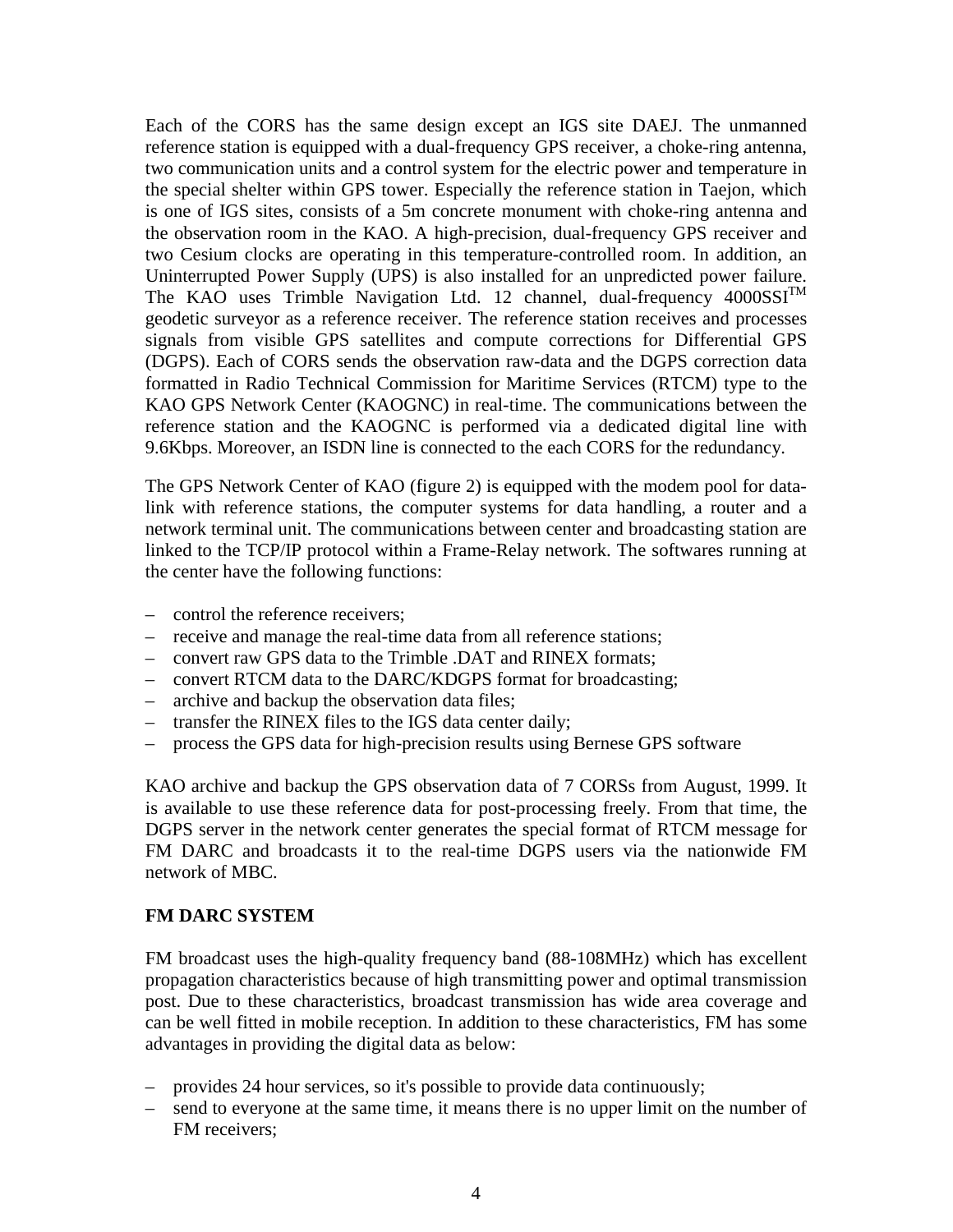- make the receiver with low cost by just adding a data decoding module to the universal FM tuner;
- maximize frequency resource utilization because it uses the same RF channel as FM broadcast;
- use the existing FM infrastructures;

FM stereo broadcast is allowed to use 100 KHz baseband to transmit stereophonic signals, but it uses only 53 KHz bandwidths. Therefore, the redundant 53-100 KHz band can be used for digital data or other stereophonic services. Some methods for the utilization of this redundancy are Radio Data System (RDS) with a low transmission rate of 1187.5 bps, and Data Radio Channel (DARC) with a high transmission rate of 16 Kbps. Figure 3 shows the baseband spectrum of FM stereo broadcast including RDS and DARC signals.



**Figure 3.** Base band Spectrum of FM Stereo

Table 1 presents a comparison of DARC and RDS. As shown in Table 1, the data transmission in DARC is accomplished by adding digital data using the Levelcontrolled Minimum Shift Keying (LMSK) modulation scheme on stereophonic signal in FM baseband. DARC is in commercial service in Japan, U.S. and European countries and free of charge in Korea (Lee *et. al*., 1998).

|                                | <b>DARC</b><br>(Data Radio Channel) | <b>RDS</b><br>(Radio Data System)  |
|--------------------------------|-------------------------------------|------------------------------------|
| <b>Sub-Carrier Frequency</b>   | 76KHz                               | 57KHz                              |
| Sub-Carrier Level              | Varied with<br>L-R level $(4-10\%)$ | Fixed<br>$1.3\% - 10\%$ (2.7%)     |
| Data Transmission Rate         | 16kbit/s                            | $1187.5$ bit/s                     |
| <b>Modulation Scheme</b>       | LMSK                                | 2Phase PSK                         |
| <b>Error Correction Scheme</b> | $(272,190)$ Product Code            | $(26,16)$ Shortened Cyclic<br>Code |

**Table 1**. A comparison between DARC and RDS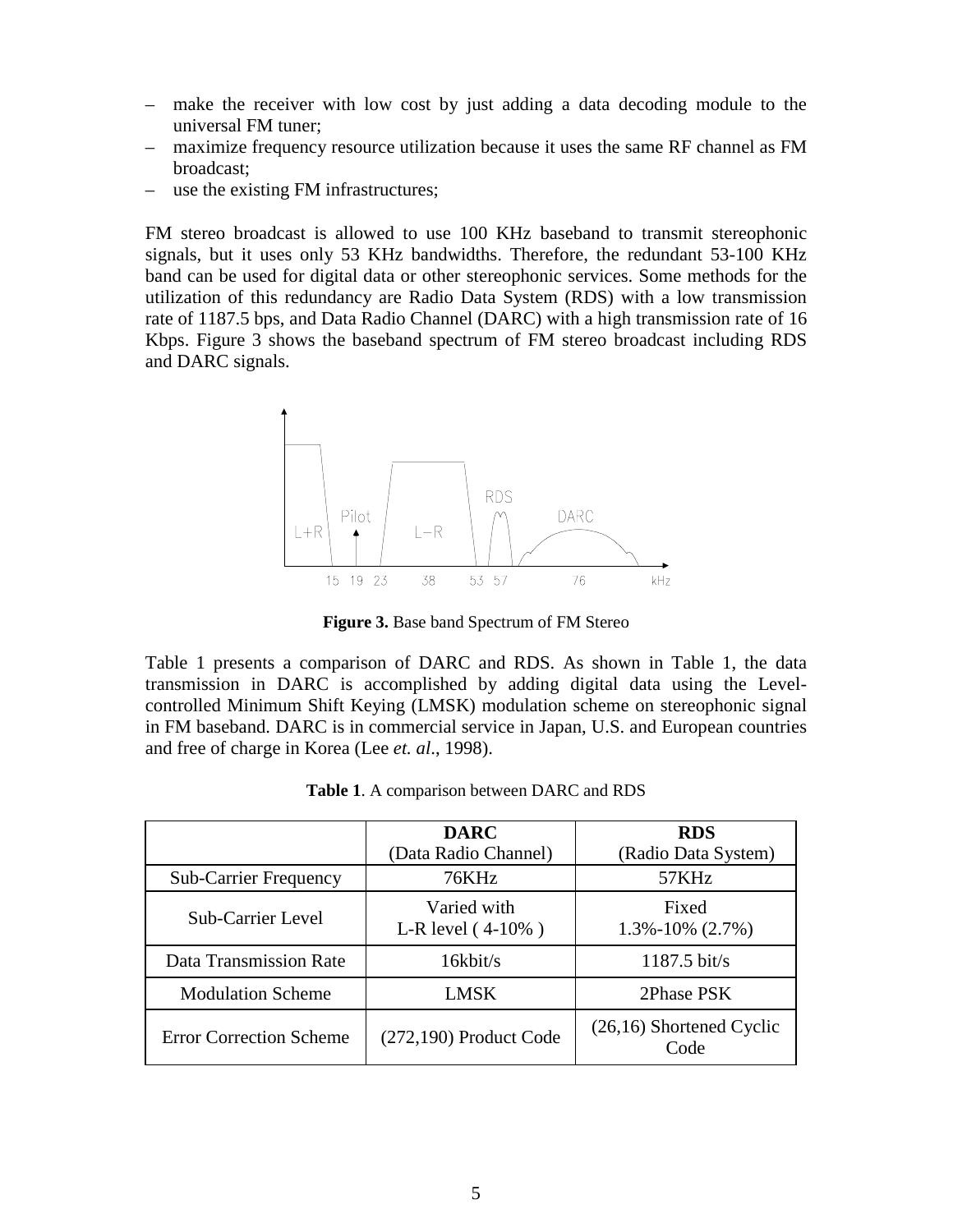# **DGPS SERVICE SYSTEM USING FM DARC IN KOREA**

Differential GPS (DGPS) is a technique that significantly improves both the accuracy and the integrity of Global Positioning System. In general, the reference station receives and process signals from GPS satellites, estimates the slowly varying error components of each satellites range measurement from known position. This approach using the scalar corrections to the code measurement is so called Local Area Differential GPS (LADGPS), and typical ranges for a LADGPS station are up to 150 km (Parkinson and Spilker, 1996).

The RTCM Special Committee No. 104 (RTCM SC-104) recommended the standards to transfer DGPS data and the link methods (RTCM, 1998). This standard provides the 64 message related with differential GPS and address the communication link methods such as radio beacon and FM sub-carrier. The cost-effective candidate to transfer DGPS data of reference stations is to use FM DARC system described above. Figure 4 shows a configuration of DARC data packet (layer  $2 \& 3$ ) accordance with 7-layer reference model described in ITU-R Recommendation 807 (ITU, 1992).

| 16 bits          | 8 bits   | 168 bits    | 14 bits    | 82 bits |
|------------------|----------|-------------|------------|---------|
| BIC <sub>1</sub> | Prefix   | Data Packet |            |         |
| BIC <sub>2</sub> | Prefix   | Data Packet | <b>CRC</b> | Parity  |
| $\cdots$         | $\cdots$ | $\cdots$    |            |         |

**Figure 4**. A configuration of DARC data packet (layer 2 & 3)

As shown in figure 4, FM DARC has the 21 bytes in each packet. KAO adopted the self-defined, compressed algorithm as DGPS data transmission format to provide the 11 satellites maximum in three packets (61 data bytes  $\&$  2 CRC bytes) for considering the data transfer capability and the performance of DARC. This algorithm eliminates parity data that is consists of 6 bits and a large framing overhead at the broadcasting unit. It is possible to encode the received data as RTCM SC-104 message format at a receiver unit. These procedures are capable because RTCM SC-104 formats was patterned after the GPS data format like as GPS word size, word format and parity algorithm (ARINC Research Corp., 1991). In the case of RTCM SC-104 format for 11 GPS satellites, it has to broadcast totally 105 bytes including the 21 parity bytes. The received data are converted to the RTCM SC-104 message types at a dedicated FM receiver unit, and can be transferred to the users with its communication port

The Munhwa Broadcasting Corp. (MBC), one of the major broadcasting companies in Korea, started to broadcast the DGPS data with other information using FM DARC on the 2nd, December 1999. The EYEDIO, a nickname of FM DARC system operated by MBC, broadcasts now the DGPS data provided by KAO's 7 stations. At the end of last year, MBC expanded the coverage area to the 70% of population, including six major cities in Korea. This service will cover the nationwide area in the second half of 2001 (Figure 5).

When this system apply to the DGPS applications, the delay time of broadcasting DGPS data is less than one second. The accuracy of positioning is to achieve to the decimeter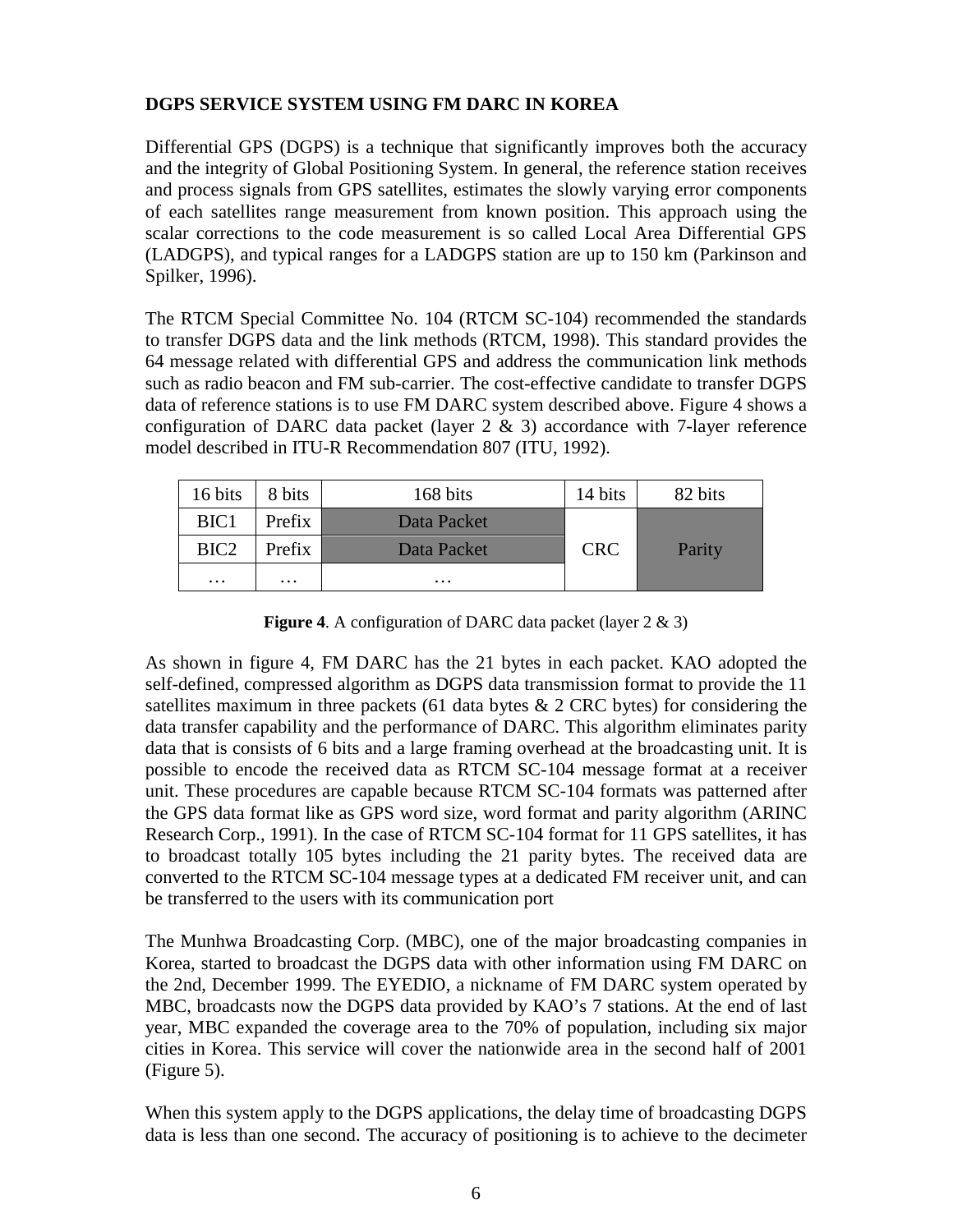level when using the high precision GPS receiver.



**Figure 5**. The Coverage area of EYEDIO.

# **FIELD TEST**

During February 2001, we carried out several field tests to check the accuracy and the reliability of FM DARC/DGPS service. Trimble 4000SSi receivers observed GPS signals with DGPS data received from FM DARC/DGPS unit. The high precision coordinates of selected posts were computed using GPSurvey<sup>TM</sup> (Trimble, 1996) with the code and carrier-phase data of reference stations. In order to compare the accuracy of DGPS positioning between DGPS link methods, we adopted a radio beacon DGPS service that is operated by the Ministry of Maritime Affairs and Fisheris (MOMAF), Korea. Each observation continued 5 minutes at 1-second sampling rate. The observed mask angle was set to 10°. Table 2 and figure 6 show the one of testing results in DGPS static positioning.

|          | <b>Methods</b> | 2D<br>distance        | 2drms             | 3D<br>distance    | <b>Baseline</b><br>Distance |
|----------|----------------|-----------------------|-------------------|-------------------|-----------------------------|
| Case (a) | GPS only       | $1.707 \text{ m}$     | $0.915 \text{ m}$ | $1.902 \text{ m}$ | 4 km                        |
|          | <b>DARC</b>    | $0.185 \; \mathrm{m}$ | $0.125 \text{ m}$ | $0.250 \text{ m}$ |                             |
|          | GPS only       | $1.656 \text{ m}$     | $0.777 \text{ m}$ | $1.937 \text{ m}$ | 200 km                      |
| Case (b) | Radio Beacon   | $0.775 \text{ m}$     | $0.133 \; m$      | $1.072 \text{ m}$ |                             |

| Table 2. Summary of statistics for test results. |
|--------------------------------------------------|
|--------------------------------------------------|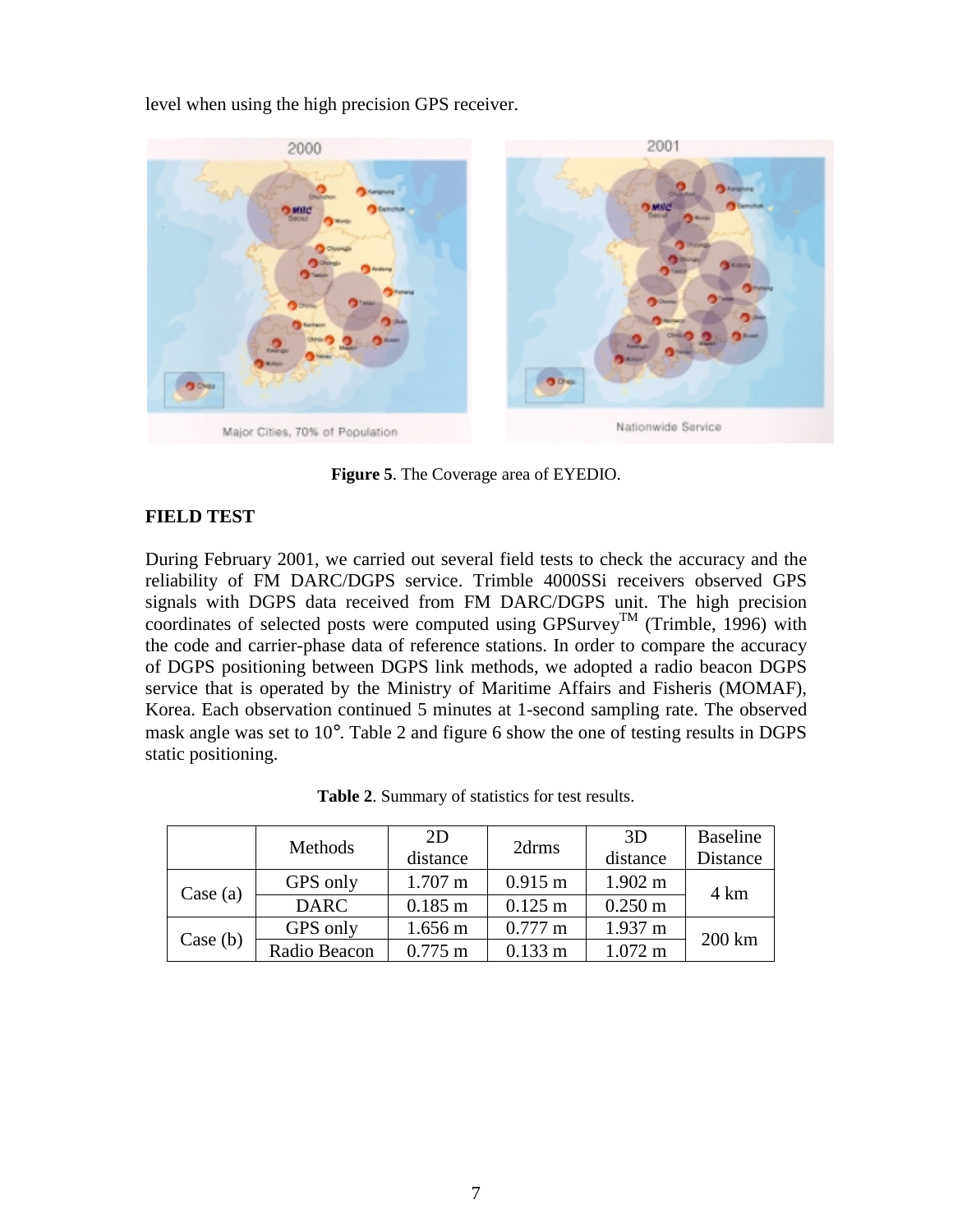

Figure 6 (a)  $\&$  (b). A test results of DGPS static positioning with FM DARC and radio beacon.

On the behalf of turning off Selective Availability (SA) from May 2000, the accuracy of stand-alone GPS positioning can reach the meter level with high precision GPS receiver. However, DGPS positioning dramatically improve the positioning accuracy both FM DARC and radio beacon services as shown in table 2 and figure 6. The results show the decimeter level accuracy of 2D and 3D distance from precise positions when using FM DARC/DGPS service. Moreover, the 2drms values are less than 1 meter in both cases. The latency of DGPS data from FM DARC is in a second and the receiveing rate of data is 100% perfectly. Considering the long baseline distance of DGPS radio beacon site of MOMAF, it seems that the same positiong accuracy could be provided by radio beacon DGPS system. The results show that DGPS technique using FM DARC has a capability of providing the decimeter level positiong in static GPS application fields.

### **CONCLUSION & FUTURE WORK**

KAO and MBC co-worked in development of the DGPS service system using FM DARC in Korea. This system provides the DGPS data within one second to users and the decimeter accuracy in the case of using a high-precision GPS receiver. In spite of minor disadvantages of FM DARC system, the accuracy and reliability of this service are remarkable to use high precision DGPS positioning in many GPS application areas.

The Korea Astronomy Observatory is now developing the broadcasting system for Real-Time Kinematic (RTK) data via FM DARC. At the end of 2001, when the RTK service system using FM DARC is in fully operational, KAO will support concurrent high-precision GPS positioning in both DGPS and RTK applications in Korea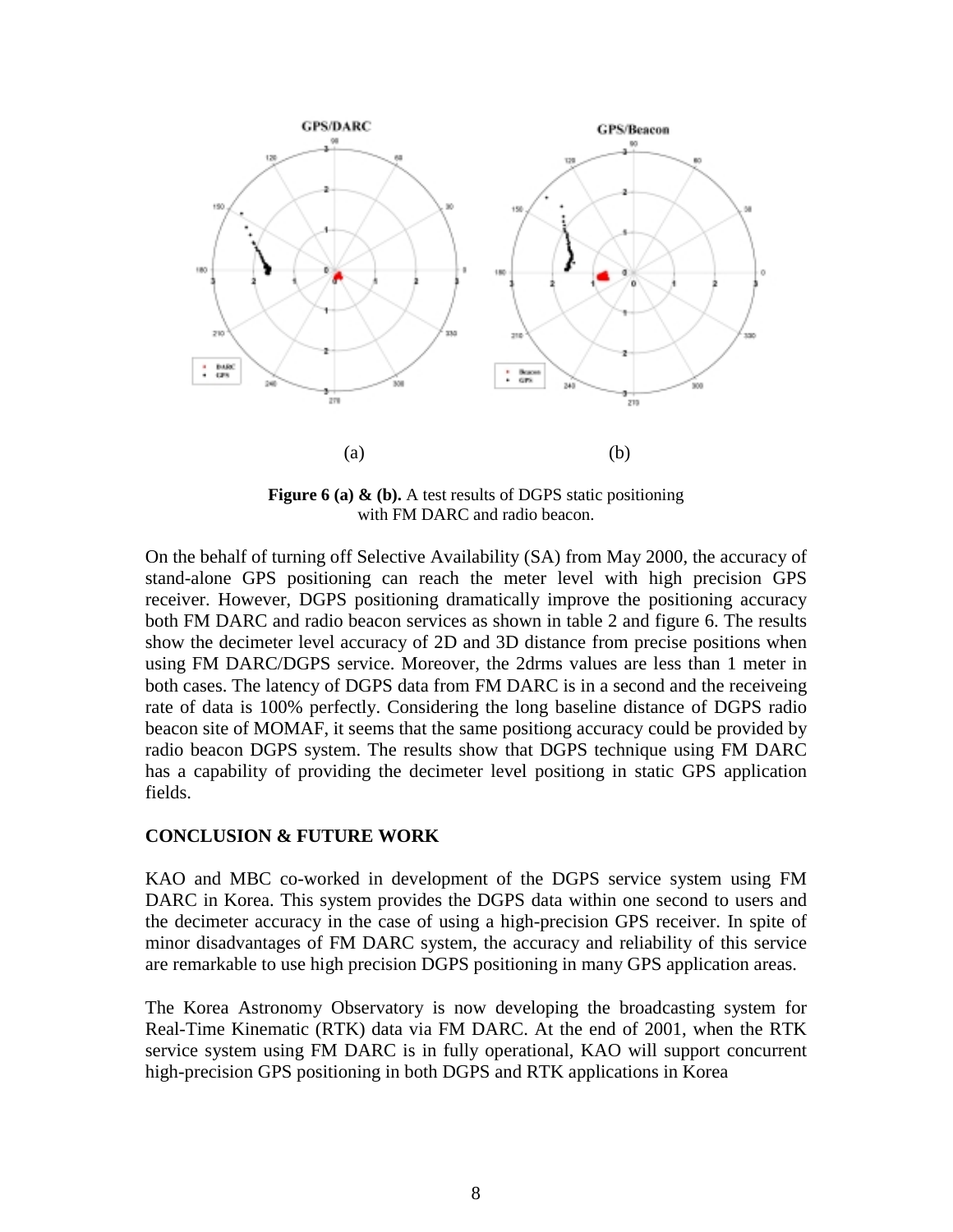### **ACKNOWLEDGEMENTS**

The first author would like to express his sincere thanks to the members of Bway Co. Ltd. for their efforts to the development of dedicated FM DARC/KDGPS receiver and the field tests.

#### **REFERENCES**

ARINC Research Corporation, 1991, NAVSTAR GPS SPACE SEGMENT/ NAVIGATION USER INTERFACE, ICD-GPS-200, CA, USA

International Telecommunication Union, 1992, ITU-R BT Recommandation No. 807.

- Lee S. W., Jeon W. S. and Whang K. C., 1998, A Study On FM Sub-Carrier Broadcasting System for The Effective Transmission of Traffic and DGPS Data, Special Sessions of the  $5<sup>th</sup>$  World Congress on Intelligent Transportation System, Seoul, Korea.
- Lim, H. C., Park, P. H., Park, J. U. and Joh, J. H., 2000, Determination of Precise Coordinates of GPS Reference Stations in ITRF 97, KAO Technical Report No. 00-001-035, Taejon, Korea.

Parkinson, B. W. and Spilker, J. J., 1996, Global Positioning System: Theory and applications Volume II, Progress in Astronautics and Aeronautics, Volume 168, AIAA, WA, USA.

Radio Technical Commission for Maritime Services, 1998, RTCM Recommended Standards for Differential GNSS (Global Navigation Satellite System) Services Version 2.2, RTCM Special Committee No. 104, VA, USA.

Trimble Navigation Limited, 1996, GPSurvey software User's Guide, CA, USA.

### **CONTACT**

Jong-Uk Park GPS Research Group Korea Astronomy Observatory 61-1, Whaam-Dong, Yusong-Ku, Taejon, 305-348 KOREA Tel. + 82 42 865 3231 Fax. + 82 42 861 5610 E-mail: jupark@kao.re.kr

Jeong-Ho Joh, Hyung-Chul Lim, Pil-Ho Park GPS Research Group Korea Astronomy Observatory 61-1, Whaam-Dong, Yusong-Ku, Taejon, 305-348 KOREA